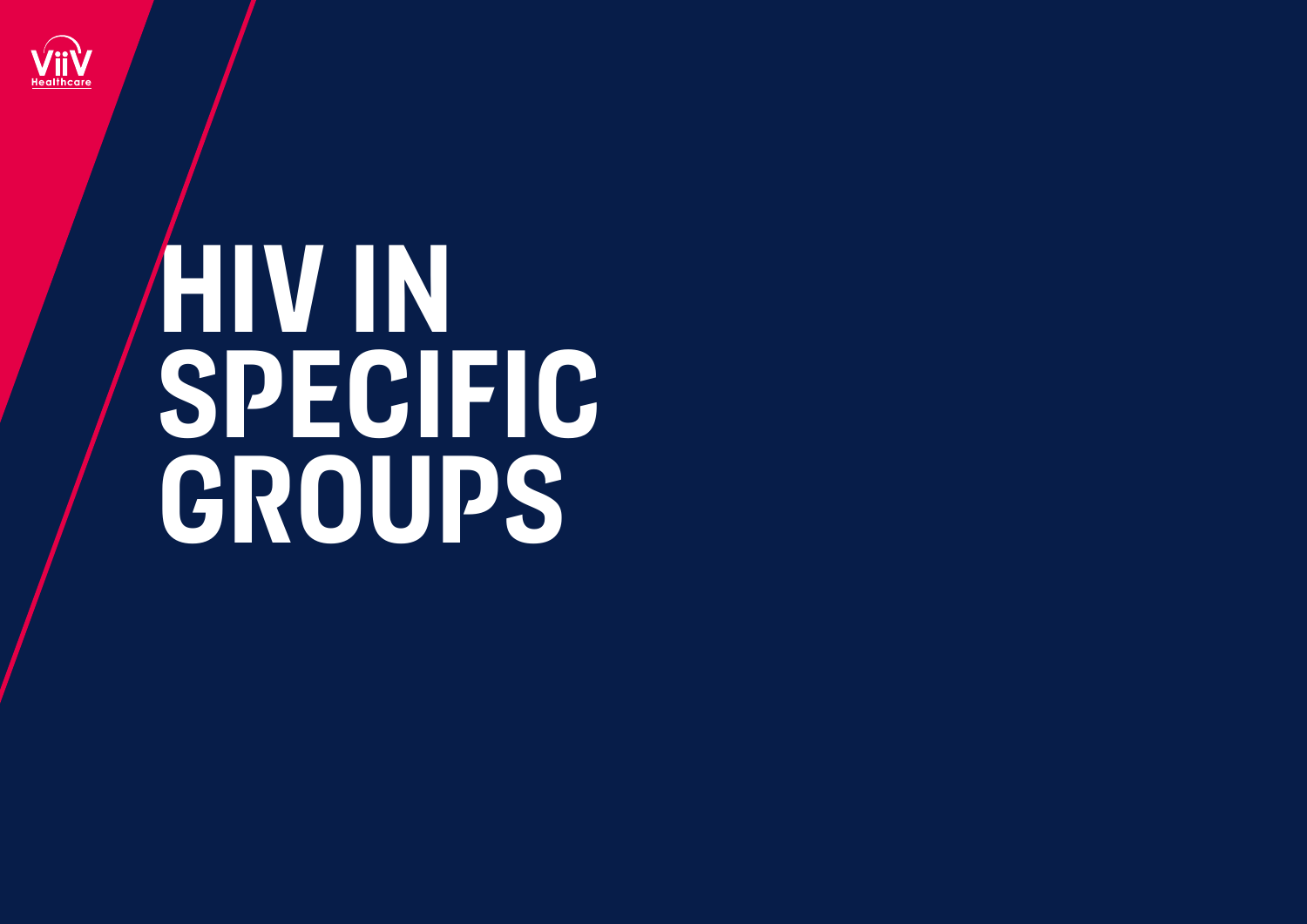

#### **Holistic care for HiV in underrepresented groups**

### $\overline{\mathbf{G}}$

**Holistic approach to care requires seeking improvements in all aspects of health and considering patients as a whole. Quality communication is needed to help alleviate mental distress, which may not be readily discernible to HCPs.**

**Short D** *et al.* Presented at IAC 2020. 1 ViiV Healthcare employee

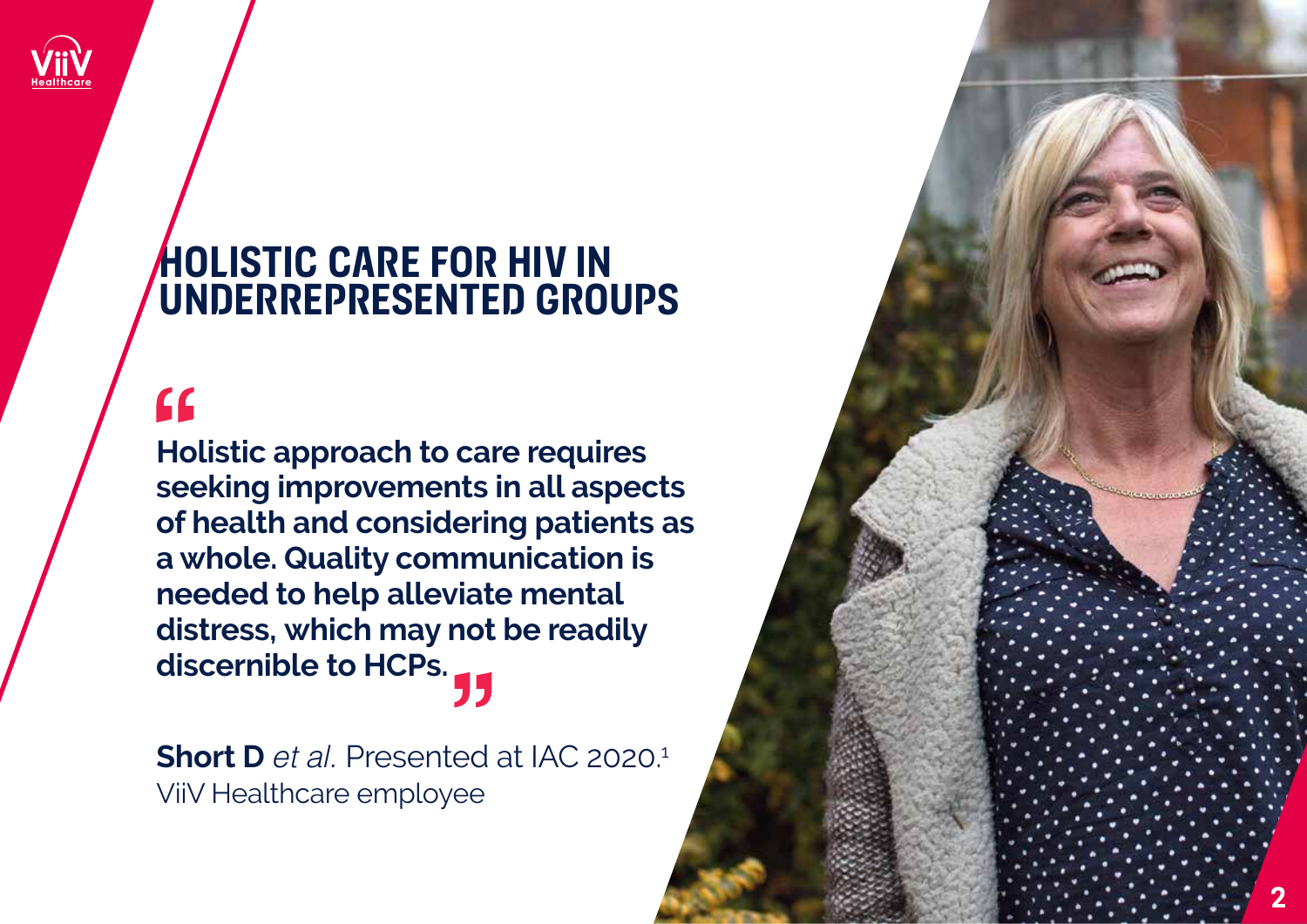

**People with HIV aged 50 years and older**

**People with HIV are a diverse community that includes multiple underrepresented groups.2,3** Achieving the fourth 90—a good health-related quality of life (HRQoL)—for all people with HIV means **acknowledging the distinct differences in physical, psychological and social health among each subgroup.1–6**

The Positive Perspectives Wave 2 study evaluated **the experiences of specific underrepresented groups of people with HIV, defined by age, gender, or sexual orientation:1–6**



**Women with HIV**



**Men who have sex with women**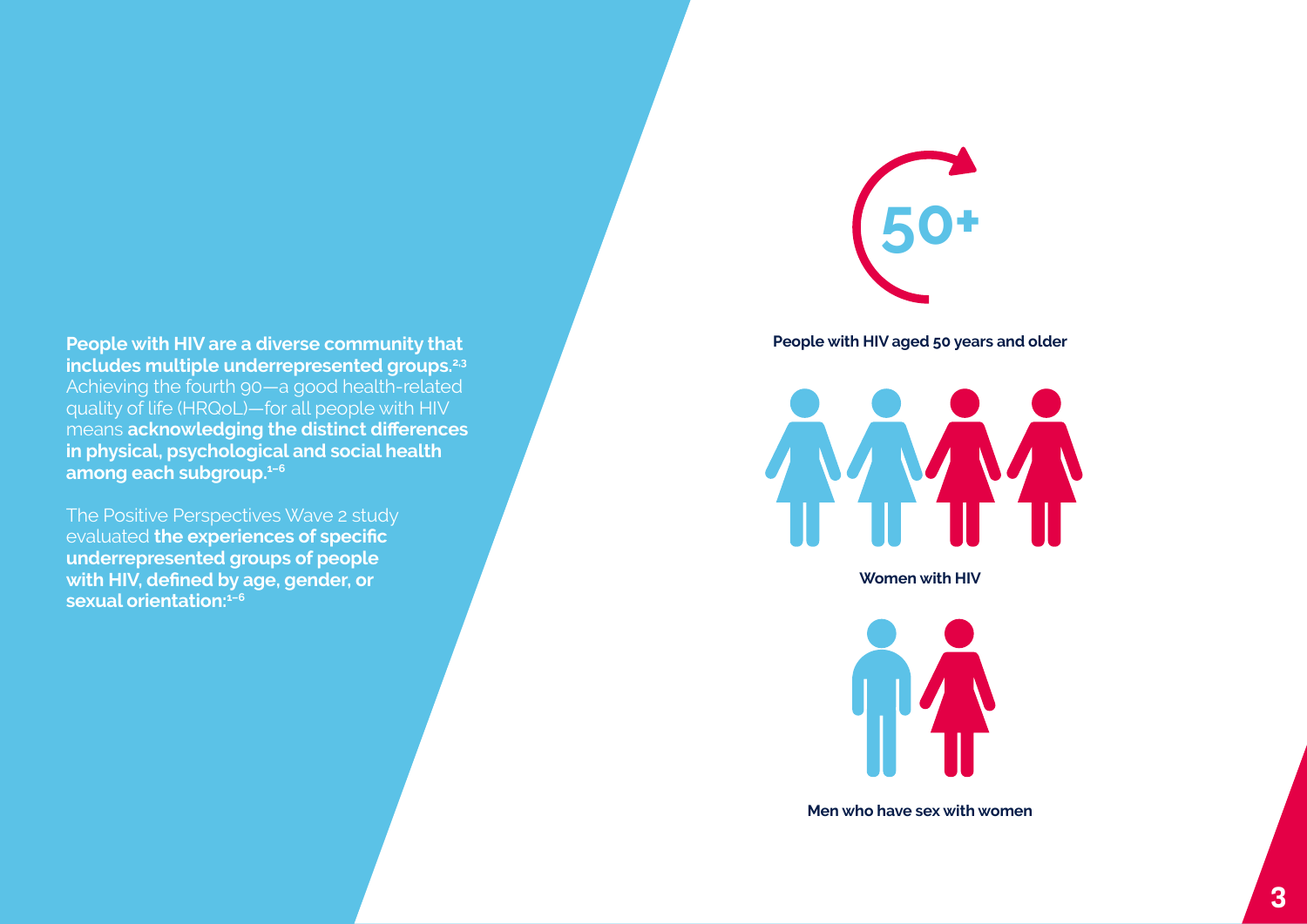## **Ageing well with HiV**



**Ageing with HIV typically follows a pattern of increased complexity in care, which can impact health-related quality of life.<sup>7</sup>** The Positive Perspectives Wave 2 study found communication issues can impair HIV care in older people with HIV (aged ≥50 years)—**over half of all older respondents reported barriers to raising concerns with their HCP.2**

**Figure 1**. Self-reported barriers to communication with an HCP among treatment-experienced (antiretroviral therapy ≥2 years) and newly diagnosed (defined as diagnosed from January 2017) people with HIV ≥50 years old (N=699 / 2,389).<sup>2</sup>

Self-reported suboptimal health **was prominent in the Positive Perspectives Wave 2 study with 23% of older people with HIV (N=699 /2,389) reporting suboptimal health across all four assessed domains: overall, psychological, sexual and physical.1**

**Older people with HIV in Australia (N=65 /120) self-reported lower rates of suboptimal health across all domains** than the overall study cohort, but age and sex-adjusted rates were still substantial:

**Figure 2.** Prevalence of self-reported suboptimal health by domain in people with HIV living in Australia and aged ≥50 years, age and sex-adjusted (N=65/120).<sup>1</sup>



Study, Wave 2 Results Report.<sup>2</sup>

\*Newly diagnosed in the study was defined as people with HIV who had been diagnosed



Adapted from Short D et al. Presented at IAC 2020<sup>1</sup>

**Positive Perspectives Wave 2 showed that older people with HIV have evolving priorities in their HIV care.**<sup>2</sup> Open discussions with HCPs may Adapted from Positive Perspectives **Acapted from Positive Perspectives** And Specific concerns.<sup>2</sup> Adapted from Positive Perspectives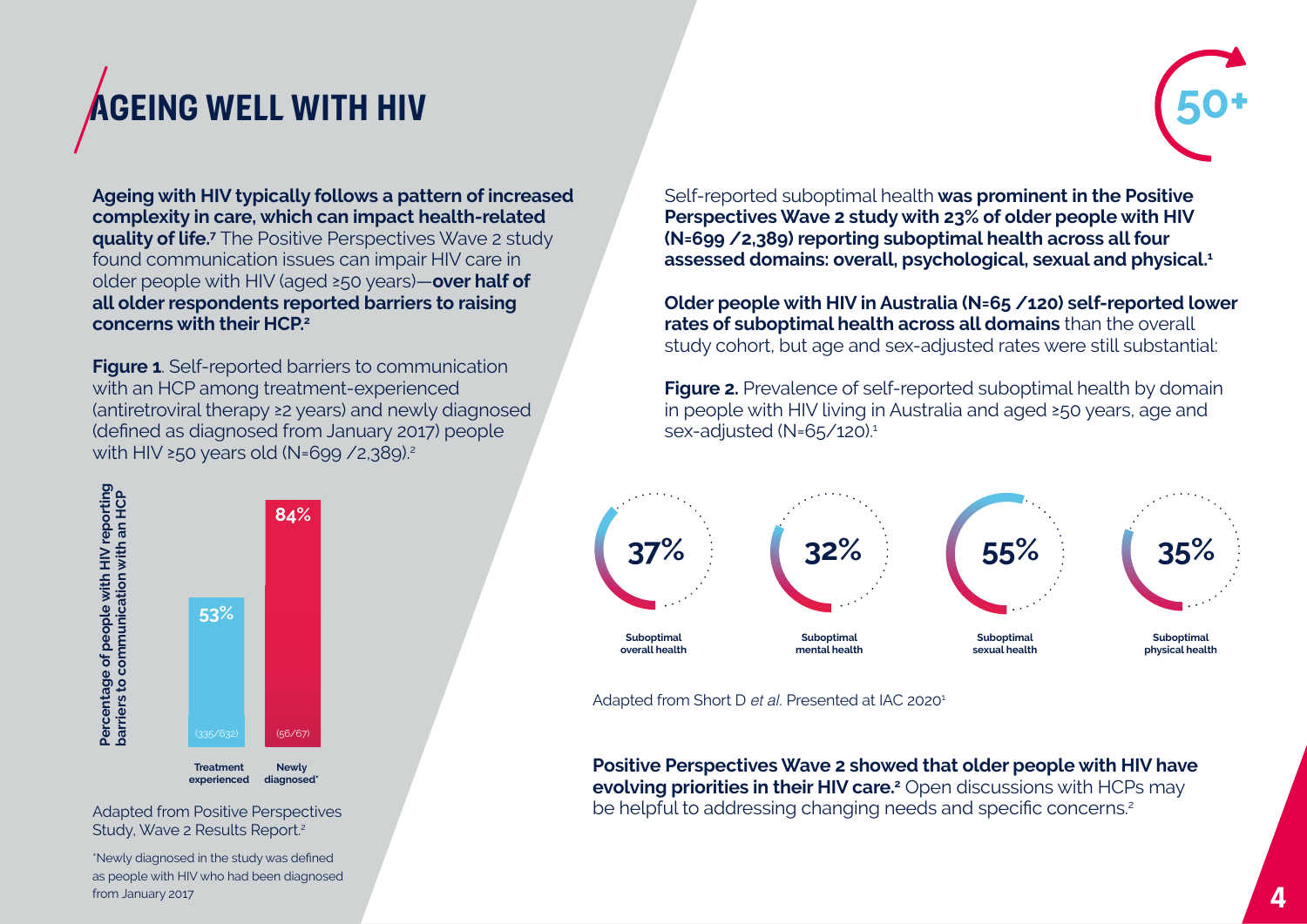



The Positive Perspectives Wave 2 study examined gender-based differences in perceptions of HIV care among women with HIV  $(N=571 / 2,112)$  and men with HIV, and highlighted specific concerns among women with HIV.<sup>2,4</sup>

Globally, women with HIV were significantly more likely to report suboptimal overall and physical health, being virally non-suppressed, and experiencing treatment dissatisfaction.<sup>2,4</sup>

**Figure 3.** Self-reported health outcomes among women with HIV and men with HIV (N=2,112).<sup>2,4\*</sup>



Adapted from Positive Perspectives Study, Wave 2 Results Report.<sup>2</sup> and Okoli C. Presented at International Workshop on HIV & Women 2020.4 \*Total number of participants is 2,112 as the figures were calculated before the inclusion of additional data from Russia and South Africa.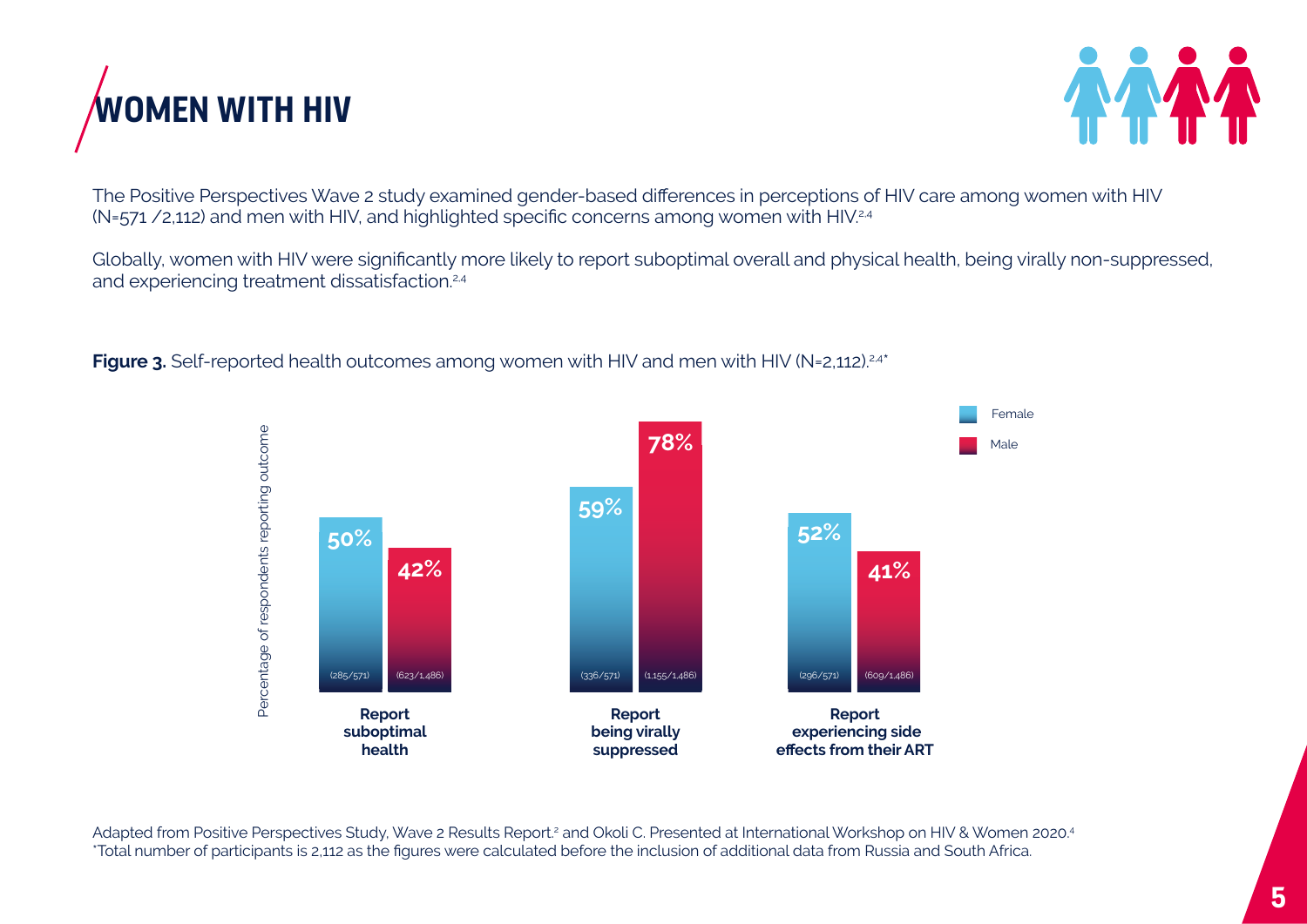Women with HIV experienced different barriers to communicating with their HCP than did men with HIV–**a significantly higher proportion of women were uncomfortable discussing concerns around treatment due to confidence and the perception of being labelled 'difficult'.<sup>2</sup>**

**Figure 4.** Communication barriers among women and men with HIV.<sup>2</sup>



Adapted from Positive Perspectives Study, Wave 2 Results Report.<sup>2</sup>

Importantly, results from the Positive Perspectives Wave 2 study showed that **women with HIV who had high engagement with their HCP had significantly improved self-reported health outcomes** compared to women with low engagement.<sup>4</sup>

The data from Positive Perspectives Wave 2 **reaffirms the need for increased communication** between women with HIV and their HCPs.<sup>2,4</sup>

69% (393/571) of women with HIV in the global cohort wanted to be more involved with their HIV care<sup>2,4</sup>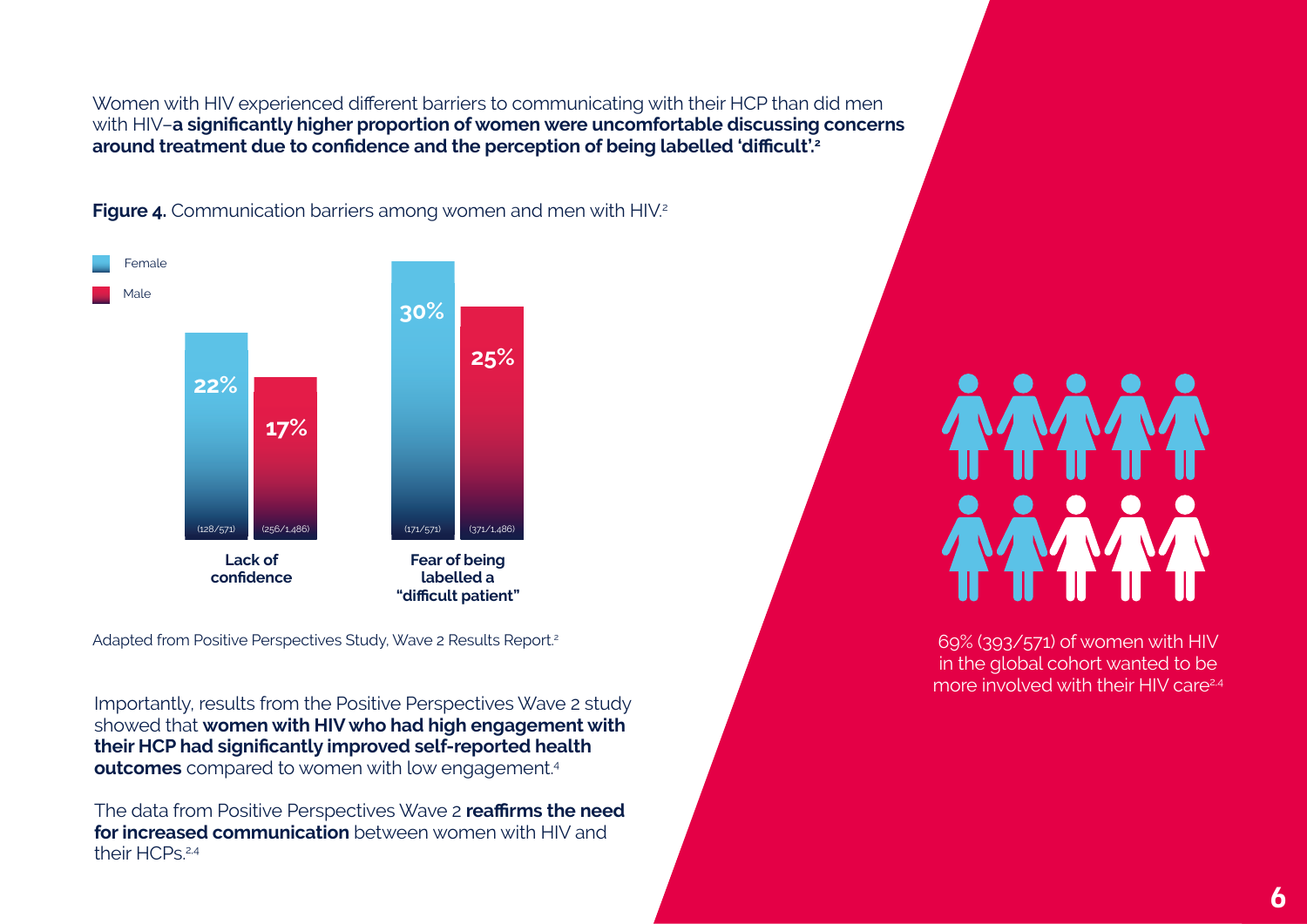### **Men with HiV who have sex with women**

Results from the Positive Perspectives Wave 2 study showed that **men with HIV who have sex with women accounted for 20% (479/2,389) of the global cohort**  and had a distinct set of experiences with the potential to impact treatment.2,6

#### **Men with HIV who have sex with women (N=479) were found to have the greatest unmet needs** in

Positive Perspectives Wave 2, compared with men with HIV who have sex with men (N=1,018), and women with HIV (N=696).<sup>2,6</sup>

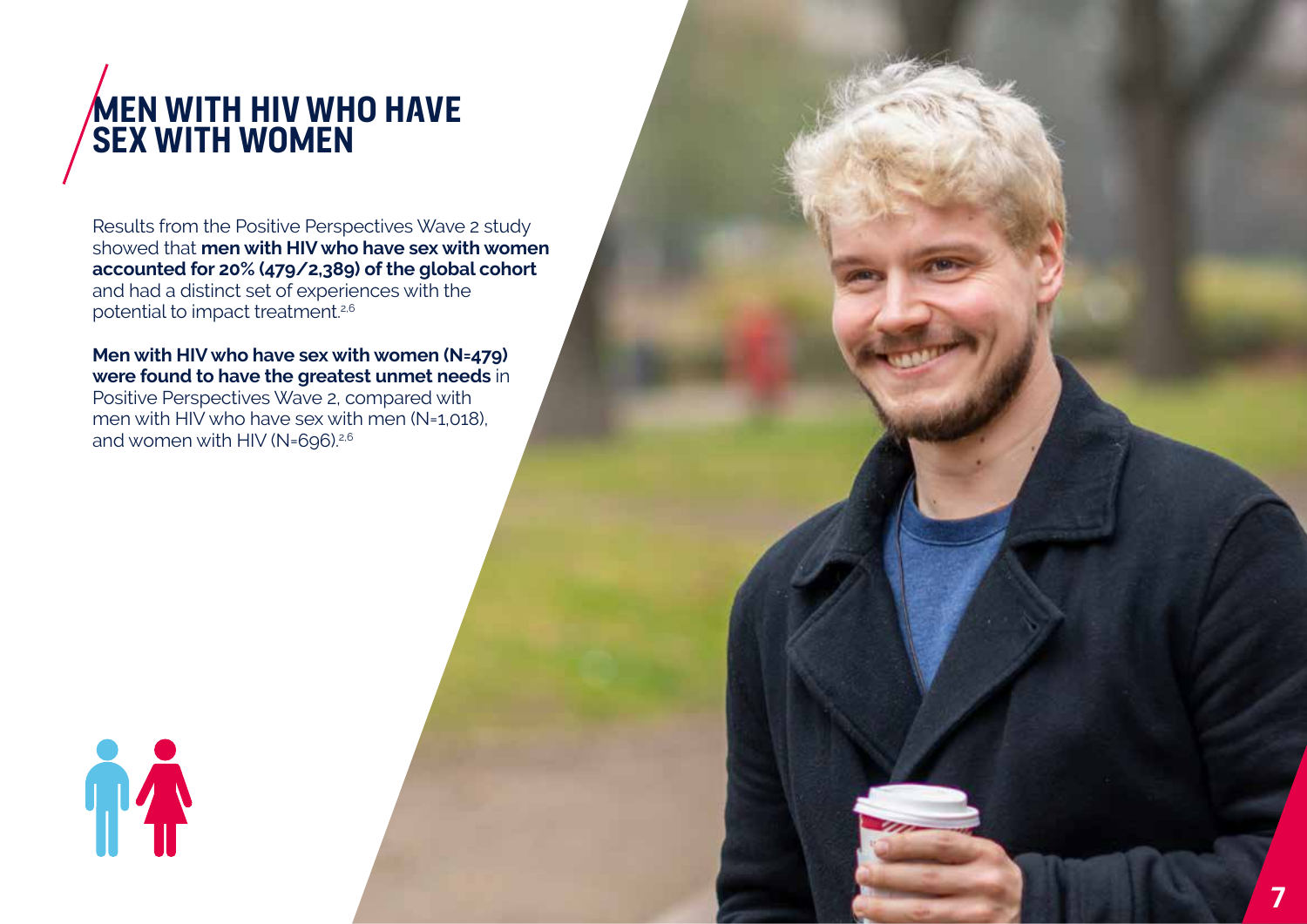**Figure 5.** Comparison of health outcomes among men with HIV who have sex with women, men with HIV who have sex with men. and women with HIV.<sup>2</sup>

Men with HIV who have sex with women Men with HIV who have sex with men Women with HIV



**Polypharmacy Viral non-suppresion**

**Figure 6.** Prevalence of self-reported communication barriers to discussing health with an HCP by gender and sexual orientation.2



#### All p<0.001.

Adapted from Positive Perspectives Study, Wave 2 Results Report<sup>2</sup> and Okoli C, et al. Presented at HIV Drug Therapy Glasgow 2020.<sup>6</sup>

**Men with HIV who have sex with women reported the greatest unmet need** in Positive Perspectives Wave 2. **Acknowledging these differences and implementing targeted approaches to address specific concerns may help reduce these disparities.2,6**